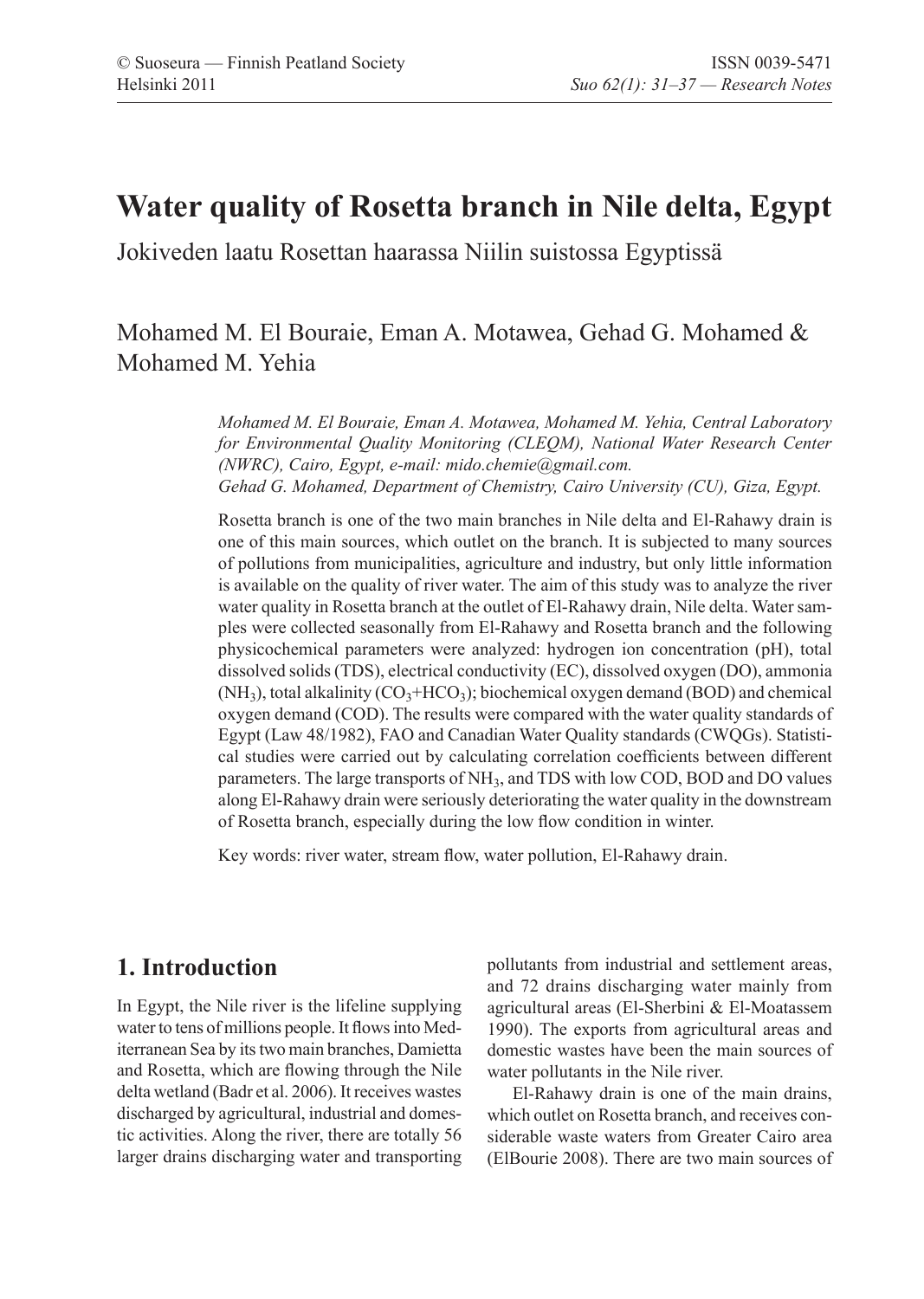pollutions, which potentially affect and deteriorate the water quality of El Rahawy drain: first, the agriculture and the domestic wastes from villages distributed along the drain discharging their wastes without purification directly into water courses, and secondly, the wastewater treatment plants particularly Abu Rawash and Zenein significantly affect the water quality in the river (Agricultural Policy Reform Program 2002). El Bouraie et al. (2010) observed high concentrations of organic and inorganic pollutants at the outlet of El Rahawy drain, which may produce harmful effect on the aquatic ecosystem. However, only little measured information is available on the water quality at Nile delta.

The aim of this study was to analyze the river water quality of in Rosetta branch at the outlet of El-Rahawy drain, Nile delta, Egypt. As the characteristics of water quality, a set of important element concentrations and physical parameter were measured. The values of the measured water quality parameters were then compared to the domestic and international recommendations.

### **Material and methods**

Water samples were collected once seasonally (spring, summer, autumn and winter) from June 2008 to May 2009 from surface water (Table 1). The sampling points were located at Delta Barrage (used as the reference point), Rosetta branch (upstream and downstream El-Rahawy), El-Rahawy drain (outlet, middle and inlet) and El-Moheet drain (after and before mixing with both gennabiea) (Figure 1). Water samples were taken

by using Van Dorn plastic bottles (1.5 liter capacity). The samples after collection were stored in the refrigerator at about 4 ˚C.

The weather conditions in the Nile basin in Egypt during the sampling year were close to the long-term average with hot and dry summer and mild winter.

Sampling, preservation and experimental procedure of the water samples were carried out according to the standard methods for examination of water (APHA 1992, 1998). Hydrogen-ion concentration (pH) and electrical conductivity (EC) were measured from water sample using the Orion digital pH- and EC-meters. The total dissolved solids (TDS) concentration was determined gravimetrically and the dissolved oxygen (DO) concentration was measured using profiline dissolved oxygen meter WTW. The ammonia  $(NH<sub>3</sub>)$  concentration was analysed by Kjeldahl,s method and the alkalinity  $(CO_3^2$  and  $HCO_3^-$ ) were analysed by titration method. The biological oxygen demand (BOD) was analysed using Orion BOD fast respirometry system and the chemical oxygen demand (COD) was analysed using a HACH 2000 spectrophotometer at 600 nm wavelength. The data were statistically analyzed for intercorrelations matrix using Minitab 12 for Window.

#### **Results and discussion**

The results of the physico-chemical analysis of the river water samples are shown in tables 2 and 3.

The highest pH value (8.25) at Rosetta branch upstream El-Rahawy drain during summer

Table 1. Location of the study sites of the water quality at Nile delta, Egypt. *Taulukko 1. Tutkimuksessa käytetyt vedenlaadun mittauspisteet Niilin suistossa.*

| Site                               | Latitude                | Longitude                   |  |
|------------------------------------|-------------------------|-----------------------------|--|
| RF Delta Barrage on Rosetta Branch | $30^{\circ}11'21.03''N$ | $31^{\circ}6'34.08''E$      |  |
| E1 Upstream El-Rahawy drain        | 30°12'48.79"N           | 31°2'39.26"E                |  |
| E2 El-Rahawy drain outfall         | $30^{\circ}12'26.53''N$ | 31°1'57.84"E                |  |
| E3 Downstream El-Rahawy drain      | 30°11'58.42"N           | 31°1'15.02"E                |  |
| E4 El-Rahawy drain the middle      | $30^{\circ}12'7.6''$ N  | $31°2'$ 8.16 <sup>"</sup> E |  |
| E5 El-Rahawy drain inlet           | 30°11'46.89"N           | 31°2'19.37"E                |  |
| E6 El-Moheet drain                 | $30^{\circ}10'4.09''$ N | 31°3'17.50"E                |  |
| E7 El-Moheet drain                 | 30°09'39.15"            | 31°3'31.16"E                |  |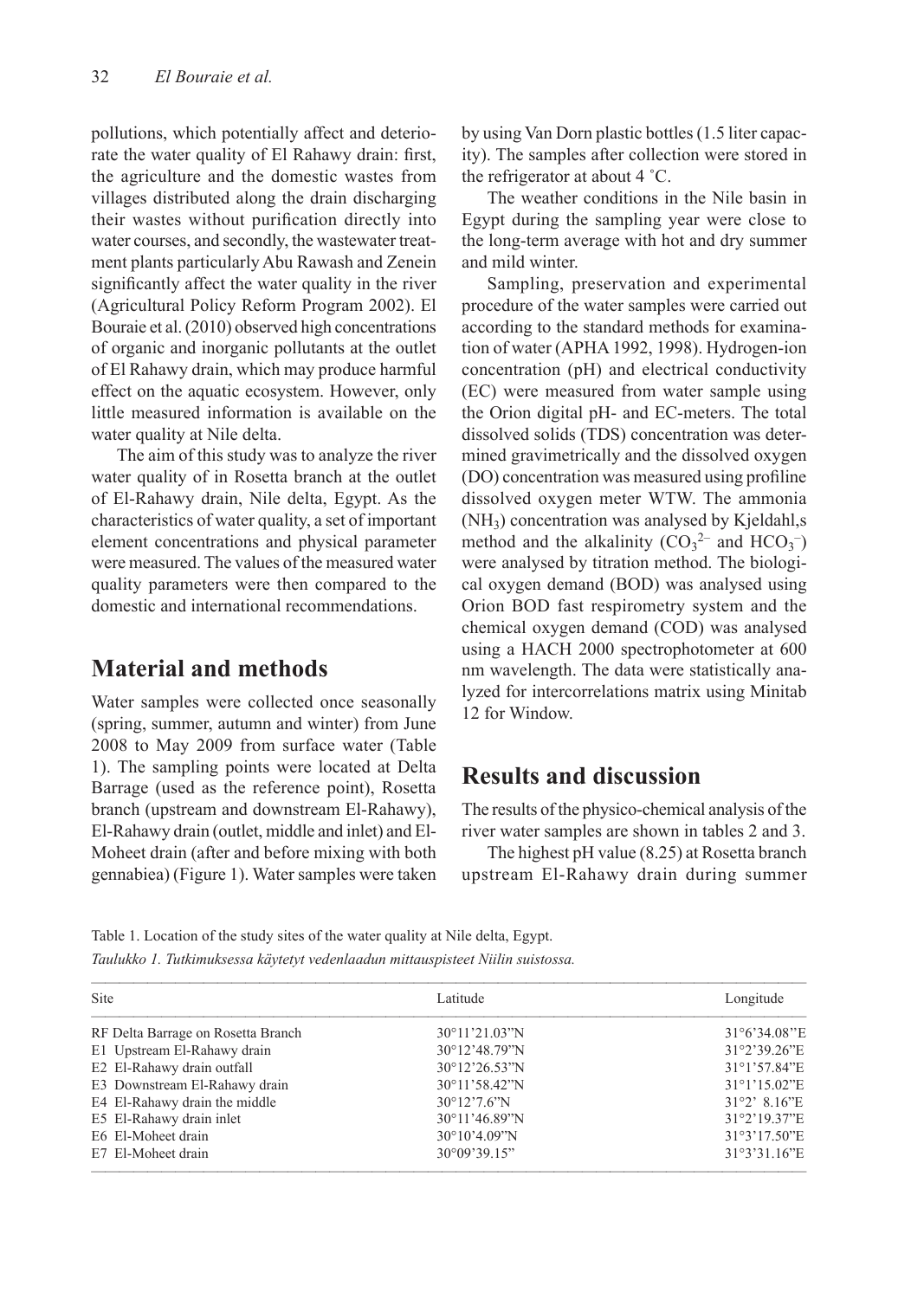

Figure 1. The locations of the study points (RP and E1–E7) of the river water quality at Nile delta, Egypt. For more detailed locations, see Table 1.

*Kuva 1. Jokivedenlaadun mittauspisteet (RP, E1–E7) Niilin suistossa Egyptissä. Pisteiden tarkempi kuvaus taulukossa 1.* 

season, which is related to photosynthesis and growth of aquatic plants i.e. the photosynthesis consumes carbon dioxide leading to the increase in the pH value (Shakweer 2006). Respectively, the lowest pH value (7.11) was observed at the middle of El-Rahawy drain during winter season that was related to the high bicarbonate  $(HCO<sub>3</sub>)$ concentration in water as a result of decreased uptake of  $CO<sub>2</sub>$  by phytoplankton (Abdel-Satar 2005). The measured pH values were within the range of the permissible limits (FAO 1985 and Egyptian Law 48/1982).

The measured electric conductivity (EC) in the river water of Nile was within the range of  $0.31$  to  $0.46$  mS cm<sup>-1</sup>. However, in the drains of El-Moheet and El-Rahawy, the EC values were significantly larger (0.91 to 1.87 mS  $cm^{-1}$ ) and

the waters charging to the Rosetta branch from these drains affected the EC also in the Rosetta downstream, where those values varied from 0.41 to 1.32 mS cm–1. These higher EC values are a result from the concentrations of soluble salts, cations and anions, which are higher in the drains than in the River Nile upstream water Ahmed 2007). The measured EC values were within the permissible limits of the water used for irrigation of agricultural crop lands  $(0.31-1.87 \text{ mS cm}^{-1})$ (see FAO 1985).

The concentration of the total dissolved solids (TDS) varied between  $198-1200$  mg  $1^{-1}$ . The highest concentration was found at the middle of El-Rahawy drain during winter that can be attributed to untreated agricultural and domestic wastes discharged into the drain (see El-Sherbini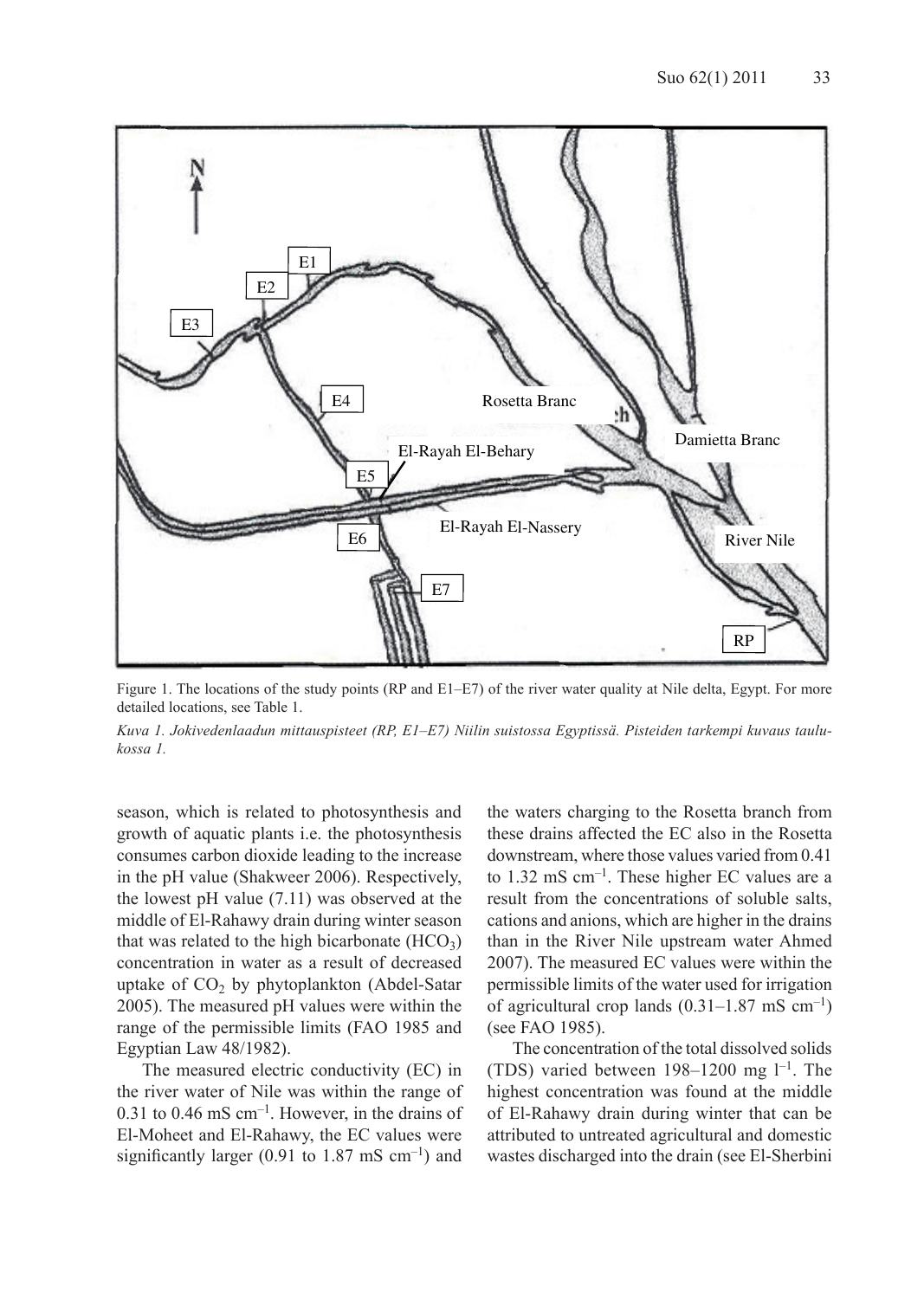& El-Moatassem 1990). All the measured TDS concentrations in El-Rahawy and El-Moheet drains were above the desirable limit of 500 mg  $l^{-1}$  throughout the year.

The concentration of dissolved oxygen (DO) in river water ranged from 0.38 to 5.57 mg  $l^{-1}$ . The water samples from El-Rahawy and El-Moheet drains had considerably low DO values and they were below the lowest permitted limit in Egypt (Egyptian Law (48/1982). The lowest concentrations, which were observed in winter (low flow conditions), can be related to the high transport of organic pollution and nutrients combined with low effluent rate and microbial decomposition of the organic matter.

The ammonia  $NH<sub>3</sub>$  concentration varied in the range from  $\leq 0.20$  to 23.90 mg  $l^{-1}$ . The highest concentrations were observed from El-Rahawy

Table 2. The measured characteristics of water quality in the study areas at Nile delta. For the sample sites, see Table 1 and Figure 1. For the abbreviations of the characteristics, see the text.

*Taulukko 2. Mitatut jokivedenlaatua kuvaavat tunnukset ja ainepitoisuudet mittauspisteissä vuodenajoittain. Ks. mit mittauspisteet taulukossa 1.*

| Character                      | Season  | RP             | E1               | E2     | E3    | E4     | E <sub>5</sub> | E <sub>6</sub> | E7    |
|--------------------------------|---------|----------------|------------------|--------|-------|--------|----------------|----------------|-------|
| pH                             | winter  | 7.85           | 7.85             | 7.3    | 7.36  | 7.15   | 7.2            | 7.28           | 7.25  |
|                                | automn  | 7.95           | 7.96             | 7.31   | 7.36  | 7.28   | 7.28           | 7.32           | 7.28  |
|                                | spring  | 8.01           | 7.93             | 7.6    | 7.8   | 7.25   | 7.29           | 7.43           | 7.34  |
|                                | summer  | 8.11           | 8.21             | 7.7    | 7.84  | 7.31   | 7.32           | 7.37           | 7.34  |
| $EC, mS$ cm <sup>-1</sup>      | winter  | 0.46           | 0.48             | 1.53   | 1.32  | 1.87   | 1.75           | 1.57           | 1.59  |
|                                | automn  | 0.44           | 0.45             | 1.25   | 1.23  | 1.37   | 1.37           | 1.26           | 1.37  |
|                                | spring  | 0.38           | 0.4              | 1.44   | 1.22  | 1.69   | 1.6            | 1.44           | 1.56  |
|                                | summer  | 0.31           | 0.33             | 0.91   | 0.41  | 1.1    | 1.09           | 0.98           | 1.09  |
| TDS, $mg l^{-1}$               | winter  | 300            | 309              | 980    | 850   | 1200   | 1120           | 1005           | 1020  |
|                                | automn  | 292            | 286              | 801    | 786   | 884    | 882            | 807            | 879   |
|                                | spring  | 262            | 242              | 925    | 784   | 1085   | 1028           | 925            | 1002  |
|                                | summer  | 217            | 198              | 585    | 257   | 706    | 700            | 628            | 699   |
| DO, $mg l^{-1}$                | winter  | 5.16           | 5.17             | 1.23   | 2.4   | 0.38   | 0.4            | 0.52           | 0.5   |
|                                | automn  | 5.12           | 5                | 1.52   | 3     | 0.52   | 0.59           | 0.74           | 0.58  |
|                                | spring  | 5.31           | 5.28             | 1.44   | 3.24  | 0.57   | 0.5            | 0.78           | 0.65  |
|                                | summer  | 5.57           | 5.5              | 1.75   | 4.32  | 0.63   | 0.76           | 0.95           | 0.86  |
| $NH_3$ , mg $l^{-1}$           | winter  | 0.3            | 0.42             | 19.82  | 17.9  | 23.85  | 22.32          | 20             | 20.64 |
|                                | automn  | 0.25           | 0.39             | 19.25  | 17.37 | 20.61  | 20.27          | 19.25          | 19.93 |
|                                | spring  | 0.17           | 0.2              | 15.15  | 12.16 | 18.56  | 17.28          | 15.83          | 16.6  |
|                                | summer  | ${}< 0.2$      | $< 0.2$          | 16.1   | 8.04  | 20.2   | 19.97          | 16.85          | 19.8  |
| $HCO_3^-$ , mg l <sup>-1</sup> | winter  | 198            | 200              | 355    | 325   | 390    | 380            | 365            | 376   |
|                                | automn  | 190            | 195              | 346    | 310   | 375    | 370            | 352            | 366   |
|                                | spring  | 155.18         | 172              | 287.92 | 258   | 322.08 | 316.71         | 298.65         | 312   |
|                                | summer  | 165            | 161              | 308    | 180   | 352    | 340            | 332            | 334   |
| $BOD, mg l^{-1}$               | winter  | $\mathbf{1}$   | 3                | 60     | 50    | 130    | 100            | 70             | 90    |
|                                | automn  | $\sqrt{2}$     | 3                | 47     | 35    | 110    | 100            | 55             | 70    |
|                                | spring  | $\mathbf{1}$   | $\sqrt{2}$       | 40     | 30    | 80     | 70             | 50             | 60    |
|                                | summer. | $\mathbf{1}$   | $\mathbf{1}$     | 20     | 18    | 75     | 65             | 47             | 55    |
| COD, $mg l^{-1}$               | winter  | 6              | $\tau$           | 131    | 110   | 198    | 183            | 155            | 170   |
|                                | automn  | $\overline{4}$ | $\overline{4}$   | 75     | 40    | 179    | 155            | 100            | 135   |
|                                | spring  | 5              | $\boldsymbol{7}$ | 110    | 80    | 189    | 175            | 132            | 155   |
|                                | summer  | $\overline{4}$ | 5                | 47     | 30    | 141    | 85             | 70             | 65    |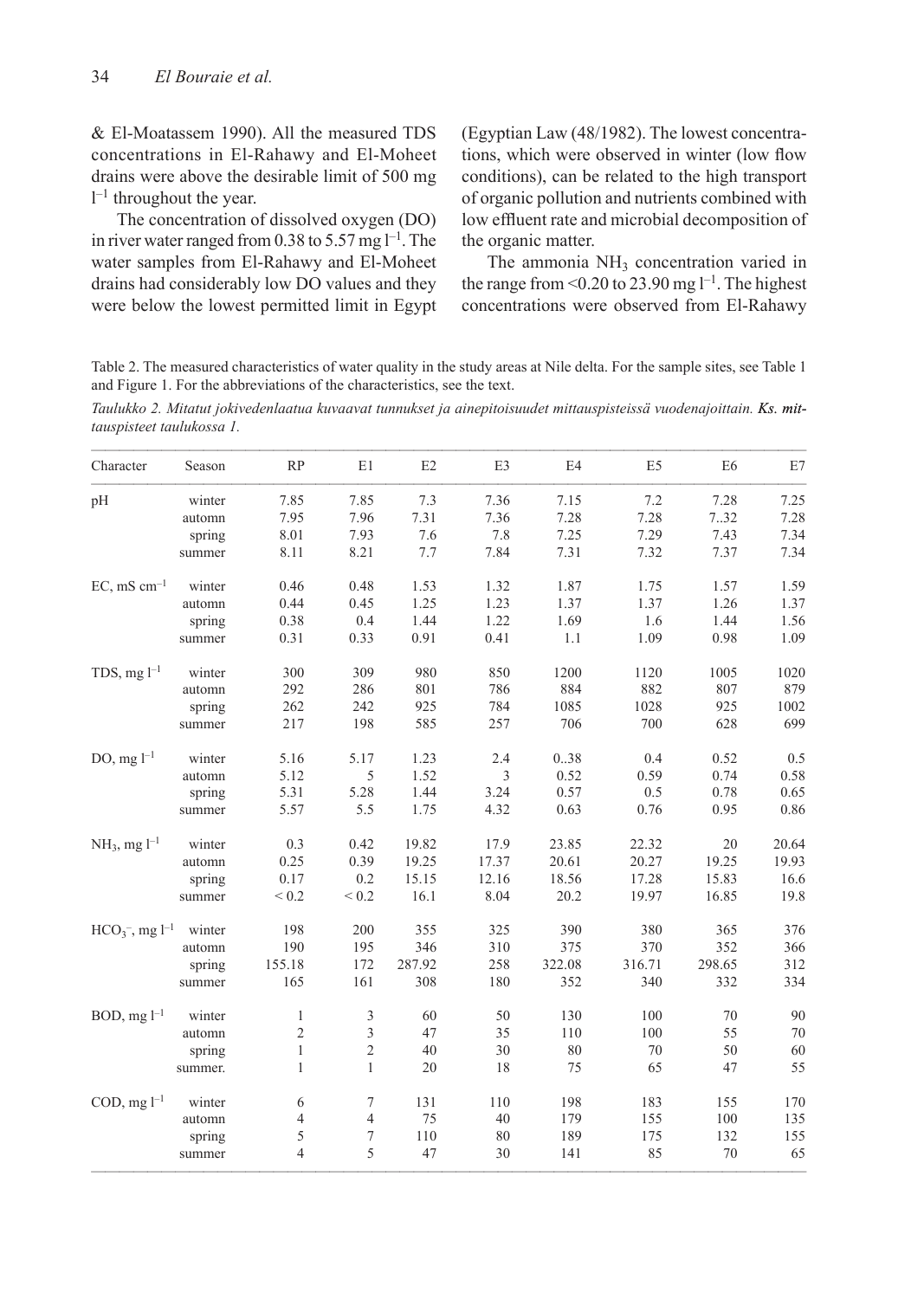and El-Moheet drains, especially during winter, when the concentrations exceed the desirable limits (Egyptian Law (48/1982). These high values may be attributed to the increased denitrification  $(NO_2^- \rightarrow NO_3^- \rightarrow NH_3)$  in water, when the oxygen concentration is low. Respectively, it has been suggested that the lower ammonia concentrations during high flow conditions can be attributed to the oxidation of ammonia rather than the uptake of ammonia by the phytoplankton cells (Shabana 1999).

The total alkalinity  $(CO_3^2$  and  $HCO_3^-$  concentrations) in water ranged from 155.8 to 390.0 mg  $l^{-1}$ . The concentrations of  $CO_3^2$  were observed to be lower than  $HCO_3^-$  concentrations that can be attributed to the decomposition in the dead phytoplankton leading to the release of  $CO<sub>2</sub>$ dissolving to water in the form of  $HCO_3^-$ . The concentration of HCO<sub>3</sub><sup>-</sup> measured at El-Rahawy and El-Moheet drain exceeds the permissible limits especially during low flow condition. This can be attributed to the lower air and water temperature during cool season that affect the carbonate reactions (Abdo 2005).

The BOD concentration varied between  $1.0-134.0$  mg  $1^{-1}$  and the COD concentration between  $4.0-198.0$  mg  $1^{-1}$ , respectively. The concentrations were also larger during low flow condition in El-Rahawy and El-Moheet drains, and they exceeded the desirable limits. Both the concentrations were related to the oxygen content in water. The low oxygen demand values during high flow condition (summer) indicates the low exports of organic pollution due to the dilution effect, whereas high BOD values indicate excessive export of biodegradable organic matter increasing the de-oxygenation of water to the level where fish and other aquatic life can not survive (El Bourie 2008).

When testing the mutual relationships between the measured element concentrations, most of the elements correlated significantly with each other (Table 4). The largest correlation  $(r = 0.98)$ was found between the dissolved oxygen (DO) concentration and water pH. With other elements, the DO concentration was in negative correlation. Both these parameters are significant indicators of the water quality being in correlation with numerous elements and ecological processes such as with primary production. They are also rather cheap and easy to measure. Thus, they can be use as good indicator values assessing the quality of river water at Nile delta.

#### **Conclusions**

El-Rahawy drain is the significant source of the water pollution of  $NH<sub>3</sub>$ , COD, BOD, TDS to Rosetta branch of Nile river, especially during the low flow conditions. Particularly, the concentrations of oxygen in water of Rosetta branch showed to be at a significantly low level beyond the desirable limits of Egyptian and international rules and recommendations. This was due to the

Table 3. Mean concentrations of the analyzed water quality characteristics in river water of Rosetta and the limit values for good water quality according to the Egyptian law and international guidelines. LAW 48/1982: Egyptian Law for protection of the River Nile and water ways from pollution, FAO (1985): Food and Agriculture Organi¬zation Guidelines, 1985; CWQGs: Canadian water quality guidelines for the protection of aquatic life, 2002, ─ : No guideline available.

*Taulukko 3. Jokivedenlaatutunnusten keskiarvot ja vaihteluvälit Niilin Rosettan haarassa sekä vertailuna Egyptin vesiensuojelulain sekä FAO:n ja Kanadalaisen CWQGs:n ohjeiston mukaiset hyvän vedenlaadun vähimmäisvaatimukset.* 

| <b>CWQGs</b>             | <b>FAO</b>  | Law 48/1982 | Mean  | Range         | Character        |  |
|--------------------------|-------------|-------------|-------|---------------|------------------|--|
| $6.5 - 8.5$              | $6.5 - 8.4$ | 7.8.2005    | 7.5   | $8.11 - 7.15$ | pH               |  |
|                          | $\leq$ 3    |             | 1.1   | $1.87 - 0.31$ | EC               |  |
| 500                      | $<$ 200     | 500         | 707.6 | $1200 - 198$  | <b>TDS</b>       |  |
| $\sim$                   |             | >5          | 2.21  | $5.57 - 0.38$ | D <sub>O</sub>   |  |
| ۰.                       |             | < 0.5       | 13.7  | $23.85 - 0.2$ | NH <sub>3</sub>  |  |
| $\sim$                   |             | $<$ 200     | 293.3 | 155.8-390     | HCO <sub>3</sub> |  |
| $\overline{\phantom{a}}$ | ۰           | $56 - 10$   | 48.15 | $1 - 130$     | <b>BOD</b>       |  |
|                          |             | $<10-15$    | 92.25 | $4 - 198$     | <b>COD</b>       |  |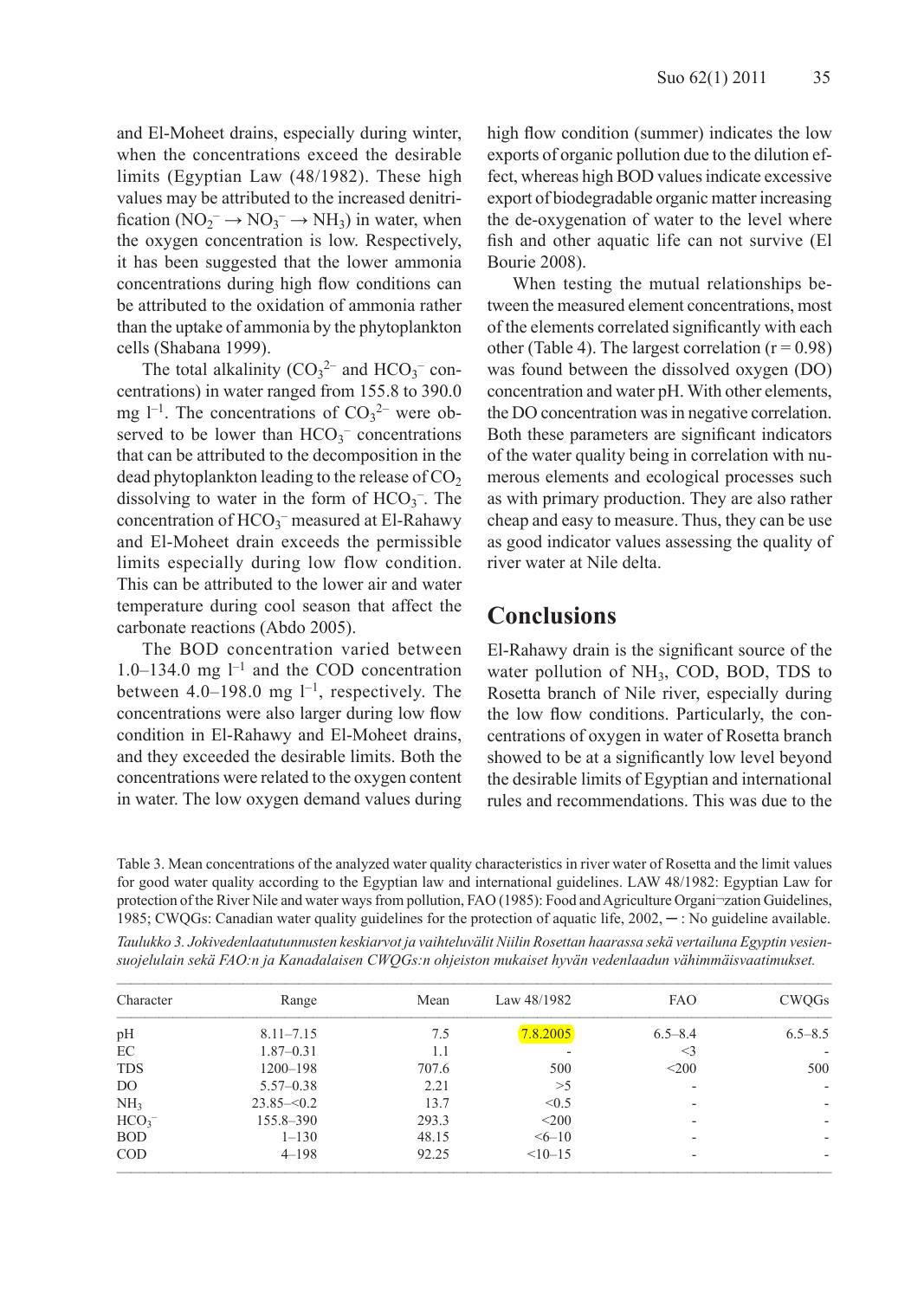| Character        | pH       | EС       | <b>TDS</b> | HCO <sub>3</sub> | NH <sub>3</sub> | D <sub>O</sub> | <b>BOD</b> | <b>COD</b> |
|------------------|----------|----------|------------|------------------|-----------------|----------------|------------|------------|
| pH               |          |          |            |                  |                 |                |            |            |
| EC               | $-0.994$ |          |            |                  |                 |                |            |            |
| <b>TDS</b>       | $-0.994$ | 0.999    |            |                  |                 |                |            |            |
| HCO <sub>3</sub> | $-0.994$ | 0.995    | 0.995      |                  |                 |                |            |            |
| NH <sub>3</sub>  | $-0.987$ | 0.997    | 0.997      | 0.989            |                 |                |            |            |
| DO.              | 0.989    | $-0.984$ | $-0.984$   | $-0.995$         | $-0.974$        |                |            |            |
| <b>BOD</b>       | $-0.952$ | 0.934    | 0.934      | 0.933            | 0.91            | $-0.926$       |            |            |
| <b>COD</b>       | $-0.975$ | 0.961    | 0.961      | 0.963            | 0.941           | $-0.957$       | 0.994      |            |

Table 4. Relationships (correlation coefficients) between the water quality characteristics in river water at Nile delta. *Taulukko 4. Jokiveden laatutunnusten keskinäiset korrelaatiot tutkituilla alueilla Niilin suistossa.*

exports from El-Rahawy drain, which is significantly polluted by domestic and agricultural waste waters.

In order to improve the water quality in river water of Nile delta, it would be essential to decrease the exports leaching to the drains discharging to the river. This would be possible, if the purification efficiency of the present waste water plants (such as Zeinen and Abo Rawash) is improved and larger amounts of the contaminated waters that now flows to the river are directed to the desert area, where it could be recycled in the agricultural use. Regular monitoring of water quality is also important to detect the pollution fluxes and restrict their environmental effects.

### **Acknowledgment**

The authors would like to thank the staff of Central Laboratory for Environmental Quality Monitoring, (CLEQM) for their cooperation during measurements and for making unpublished environmental data available. This work was supported by grants from National Water Research Center (NWRC), Cairo, Egypt.

### **References**

Abdel-Satar, A.M. 2005. On the water quality of Lake Bardawil. Journal of Egyptian Academic Society of Environmental. Development (D-Environmental studies). 1:49–73.

Abdo, M.H. 2005. Physico-chemical character-

istics of abu za'baal ponds. Egyptian Journal of Aquatic Research. 31: 1–15.

- Agricultural Policy Reform Program. 2002. Survey of Nile system pollution sources, 64:1–72.
- Ahmed, S. F. 2007. Environmental impacts of drainage water reuse on various agricultural components, a case study on El-Rahawy drain, Rosetta branch", M.SC. Thesis. Faculty of Science, Tanta University, Egypt
- APHA. 1992. APHA: Standard Methods for the Examination of Water and Wastes, 18th ed., American Public Health Association, Washington, DC.
- APHA. 1998. APHA: Standard Methods for the Examination of Water and Wastes, 20th ed., American Public Health Association, Washington, DC.
- Badr, M.H., Elewa, A., Shehata, M.B., Mohamed, L.F., Abdelaziz, G.S. 2006. Studies on the effect of el-rahawy drain on the river nile water pollution by trace metals and major cations at el-kanater el-khyria area under the effect of seasonal variation. Bulletins of the Environmental Research 9: 35–54.
- Egyptian Law (48/1982). The Implementer Regulations for law 48/1982 regarding the protection of the River Nile and water ways from pollution. Map. Periodical Bull. 3–4 Dec.: 12–35.
- El Bourie, M.M.Y. 2008. Evaluation of organic pollutants in Rosetta branch water-river Nile, M.SC. Thesis. Faculty of Science, Tanta University, Egypt.